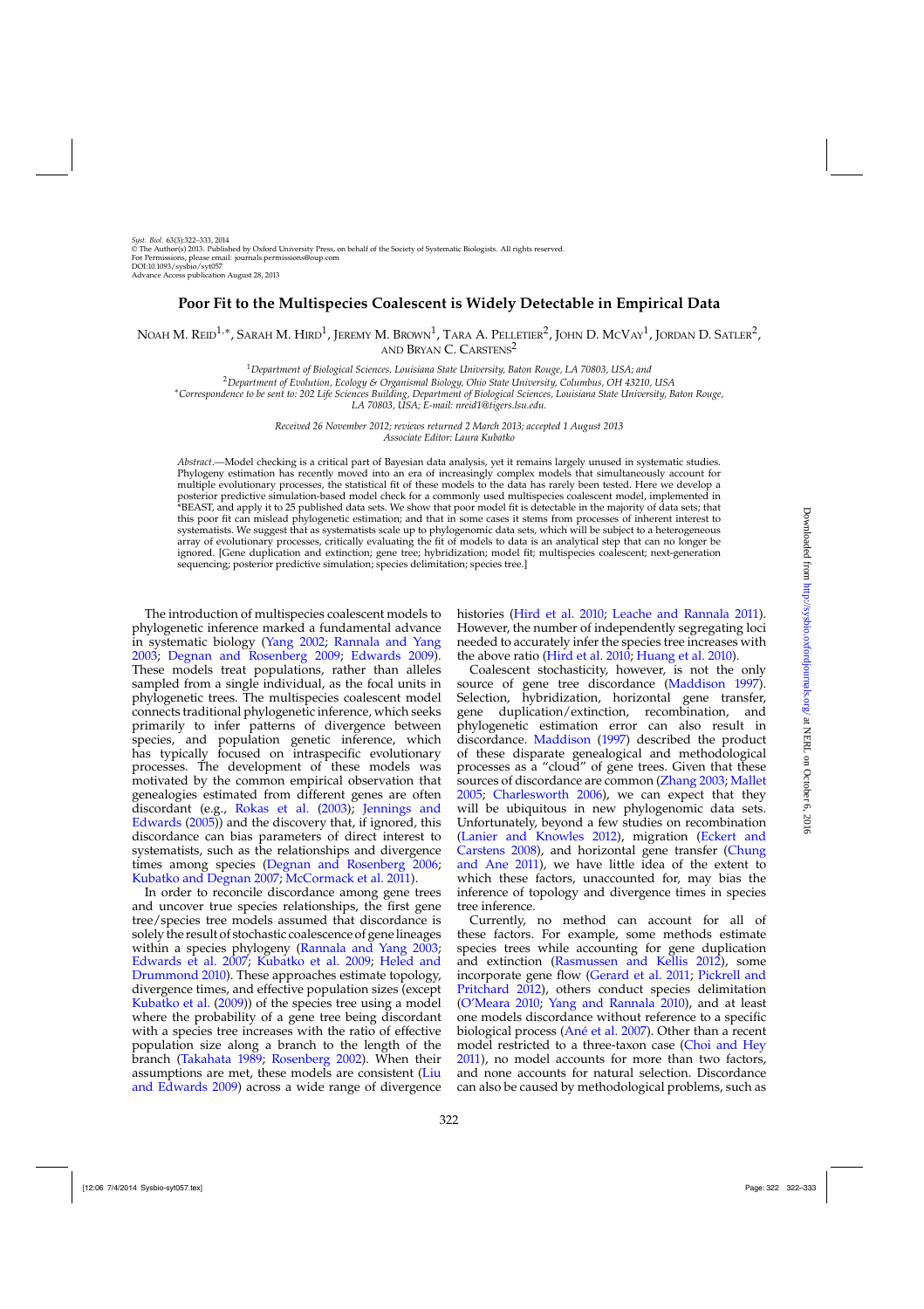<span id="page-1-0"></span>errors in species delimitation and mis-specified models of DNA sequence evolution. Although the potential for methodological error is well-established, very little work has been to quantitatively estimate its prevalence in empirical studies.

Given that all models must make some simplifying assumptions, and available models make assumptions that are known to be frequently violated, it is imperative to assess the statistical fit of the models to the data. Evidence of poor model fit should encourage researchers to treat phylogenetic estimates with caution and to explore important biological processes that they might not have previously considered. Model checking in this sense seeks to evaluate the absolute fit of models to the data, in order to determine whether any of the models under consideration sufficiently describe the data. This approach complements more widely applied methods of model selection that choose among a set of available models [\(Goldman 1993](#page-10-0)).

Posterior predictive simulation (PPS) is a commonly used method for model checking in a Bayesian framework [\(Gelman et al. 2009](#page-10-0)). Although the use of PPS has been advocated for phylogenetic inference [\(Huelsenbeck et al. 2001](#page-10-0); [Bollback 2002](#page-10-0); [Nielsen 2002](#page-11-0); [Nielsen and Bollback 2005;](#page-11-0) [Brown and ElDabaje 2009\)](#page-10-0), it has yet to be widely adopted. PPS has been used to show that some common macroevolutionary models are a po[or fit to the true process of diversification \(](#page-11-0)Rabosky et al. [2012](#page-11-0)); that two common population genetic models perform poorly in describing the history of the duck, *Anas strepsera* [\(Peters et al. 2012](#page-11-0)) and recommended for use in evaluating models of DNA sequence evolution in the inference of gene trees [\(Bollback 2002](#page-10-0)). However, aside from a recent paper suggesting its use in identifying instances of introgressive hybridization [\(Joly](#page-10-0) [2012\)](#page-10-0) it has not been used to check the fit of multispecies coalescent models.

Here we develop a model-checking method in the PPS framework to test the fit of a commonly used Bayesian multispecies coalescent model implemented in \*BEAST [\(Drummond and Rambaut 2007;](#page-10-0) [Heled and Drummond](#page-10-0) [2010\)](#page-10-0) to 25 published data sets. We then hypothesize about the sources of identified model mis-specification and discuss the consequences for inferences based on the multispecies coalescent.

#### MATERIALS AND METHODS

### *The Multispecies Coalescent Model in \*BEAST*

\*BEAST implements a Bayesian hierarchical model to estimate a species tree with divergence times and effective population sizes from multilocus DNA sequence data. The model hierarchy has three levels (Fig. 1). The bottom level connects the data, a series of DNA sequence alignments for *n* independently segregating loci ( $D=d_1, d_2, \ldots, d_n$ ) to their respective gene trees  $(G = g_1, g_2, \ldots, g_n)$  through the standard phylogenetic likelihood [\(Felsenstein 1981](#page-10-0)):

$$
L(g_i) = P(d_i|g_i).
$$

Gene tree likelihoods are conditioned on a chosen model of sequence evolution. Gene tree branch lengths are measured in substitutions per site, the product of mutation rate and time. The second level connects the gene trees (*G*) to ultrametric coalescent genealogies  $(U = u_1, u_2, \ldots, u_n)$ , whose branch lengths are proportional to time, through a molecular clock model:

# $L(u_i) = P(g_i|u_i).$

Several molecular clock models, including relaxed clocks [\(Drummond et al. 2006\)](#page-10-0) and a random local clock [\(Drummond and Suchard 2010\)](#page-10-0) are available in \*BEAST, each of which makes differing assumptions about the distribution of mutation rates among branches in the gene trees (\*BEAST incorporates the molecular clock model into the gene tree likelihood, but we depict it separately here for clarity). The third level connects the ultrametric coalescent genealogies (*U*) with the species tree, including divergence times and effective population sizes (*S*), through the multispecies coalescent model:

## $L(S) = P(u_i|S_i)$ .

The likelihood of the multispecies coalescent  $(P(u_i|S))$ is calculated as the product, across all branches in the species tree, of the probabilities of the coalescent processes within each branch [\(Rannala and Yang 2003](#page-11-0)). The most general form of the model in \*BEAST allows the population size on each branch to change linearly, with the constraint that the sum of the population sizes of daughter branches must always equal the population



FIGURE 1. A schematic of the \*BEAST analysis model and how our PPS model checks relate to it. We check the fit of two parts of the model independently: (a) the fit of the coalescent genealogies to the species tree and (b) the fit of DNA sequence data to the gene trees. Information from the data filters up through the model (black lines), whereas prior information filters down (dashed lines). Simulated data (gray) are influenced by the empirical data, the model structure, and the prior.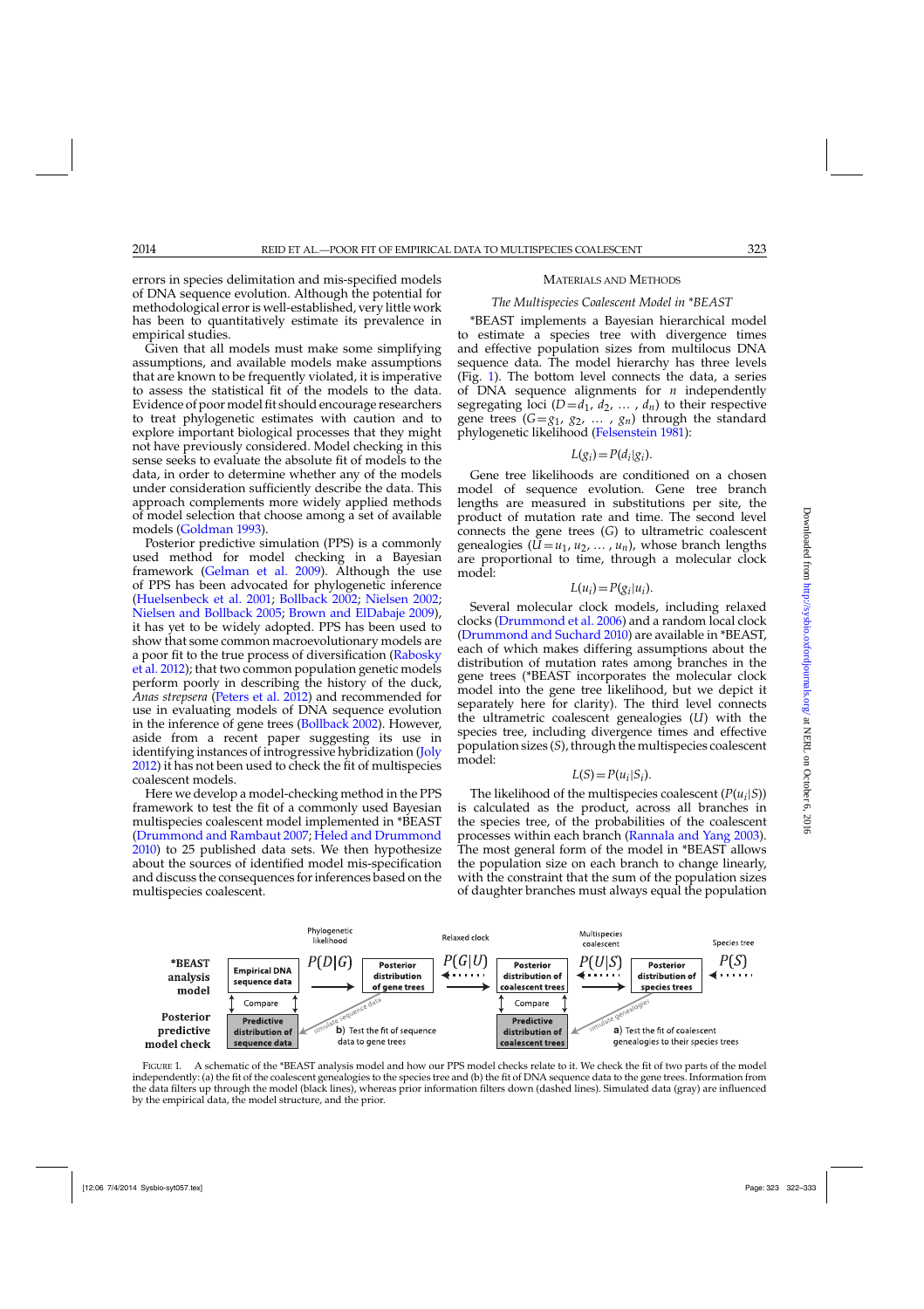size of their parent (piecewise linear). The marginal posterior probability of the species tree given the data for the full model is then

$$
P(S|D) \propto \prod_{i=1}^{n} \int_{g_i} \int_{u_i} P(d_i|g_i) P(g_i|u_i) P(u_i|S) P(S) du_i dg_i.
$$

*P*(*S*) is the joint prior probability distribution on the species tree topology, branch lengths, and effective population sizes. \*BEAST estimates the posterior distribution of the parameters of the model using a Markov chain Monte Carlo (MCMC) algorithm.

# *PPS Approach to Checking the Fit of the Multispecies Coalescent*

To conduct PPS, one first obtains the joint posterior distribution of parameters for a model, draws sets of parameters from that joint distribution and uses them to simulate data (Fig. [1\)](#page-1-0). In this case, each set of sampled parameters is a single step from an MCMC analysis in \*BEAST. Each set of parameters is used to simulate a single data set. The simulated data sets generated from all MCMC steps retained for analysis form a posterior predictive distribution representing reasonable outcomes of the model conditioned on the observed data. One can then compare the empirical data with the posterior predictive distribution using wellchosen test statistics. The ways in which the empirical data do notmatch the predictive distribution canidentify failures of a model to capture important biological processes.

Because \*BEAST implements a hierarchical model, and we are most interested in whether the multispecies coalescent component of the model is an appropriate fit to the data, our approach to using PPS isolates and checks two levels of the model independently: the multispecies coalescent and the phylogenetic likelihood. We do not try to isolate and check the fit of molecular clock models here.

We check the multispecies coalescent by comparing coalescent genealogies simulated from the posterior distribution of species trees with those estimated in the empirical analysis. We used two test quantities for the comparison, both of which directly assess the fit of the simulated and estimated coalescent genealogies to the estimated species tree: the multispecies coalescent likelihood (i.e., the probability of a coalescent genealogy given the species tree  $(P(u_i|S))$ , and the number of deep coalescences [\(Maddison 1997](#page-10-0); [Rannala and Yang 2003](#page-11-0)). A deep coalescence is here defined as more than one gene lineage exiting a population going backward in time, resulting in coalescence in an ancestral population. The number of deep coalescences for a given gene tree in a given species tree is the number of gene lineages in excess of one exiting a population going backward in time, summed across all populations (contemporary and ancestral) in the species tree. We predicted that for the coalescent likelihood, poor fit would be reflected by

individual loci with extremely low probabilities, a low product of probabilities across loci, or an unexpectedly high coefficient of variation of probabilities across loci. For the number of deep coalescences, we expected that poor fit would manifest itself either in individual loci with unexpectedly high or low numbers of deep coalescences, excessively high or low sums of deep coalescences across loci, or a high coefficient of variation across loci. Each of these values measures the degree of discrepancy between gene trees and species trees or across gene trees. In order to generate posterior predictive distributions with expectations of 0, we use test quantities (sensu [Gelman et al.](#page-10-0) [\(2009](#page-10-0))) that are conditioned on particular parameter values sampled from the posterior distribution. To do so, we simulate one set of coalescent genealogies for each draw from the posterior (sampled from the MCMC), calculate test statistics for the coalescent genealogies from that draw as well as the coalescent genealogies simulated from the species tree in that draw, and take their difference. A 95% highest posterior predictive density interval that does not contain 0 indicates poor fit of the model to the data with respect to that test quantity. For clarity, we refer to all ultrametric gene genealogies estimated or simulated under the model as coalescent genealogies, even if there is evidence that non-coalescent processes influenced them.

Although our primary interest in this study is assessing the fit of the multispecies coalescent, there are two reasons to simultaneously assess the fit of the phylogenetic likelihood. First, poor fit of the multispecies coalescent could be due to poorly fitting models of sequence evolution that result in inaccurate estimates of coalescent genealogies. Second, we speculated that the prior distribution on gene trees induced by the coalescent model may put very low probability on gene tree topologies generated by processes other than stochastic coalescence. For such gene trees, this informative prior could result in estimates that fit the multispecies coalescent model well but strongly disagree with the underlying sequence data.

We check the fit of the phylogenetic likelihood by comparing DNA sequence data simulated from the estimated gene trees (*G*) with the empirical data. We use four test quantities: (i) the number of variable sites, the (ii) multinomial and (iii) phylogenetic likelihoods, and (iv) the Goldman–Cox (GC) statistic, which is the difference between the multinomial and phylogenetic likelihoods. We expect the number of variable sites to be roughly related to total tree length. We predicted that in some cases of poor fit, the empirical phylogenetic likelihood would be lower than expected based on the posterior predictive distribution of phylogenetic likelihoods since posterior predictive sequence data sets would not conflict with their corresponding gene trees. The multinomial likelihood is the product, across all sites in an alignment, of the frequency of their respective site patterns, and has been frequently used as a test statistic in phylogenetic PPS [\(Bollback 2002](#page-10-0); [Brown and ElDabaje](#page-10-0) [2009\)](#page-10-0). The GC statistic has been used in assessing the fit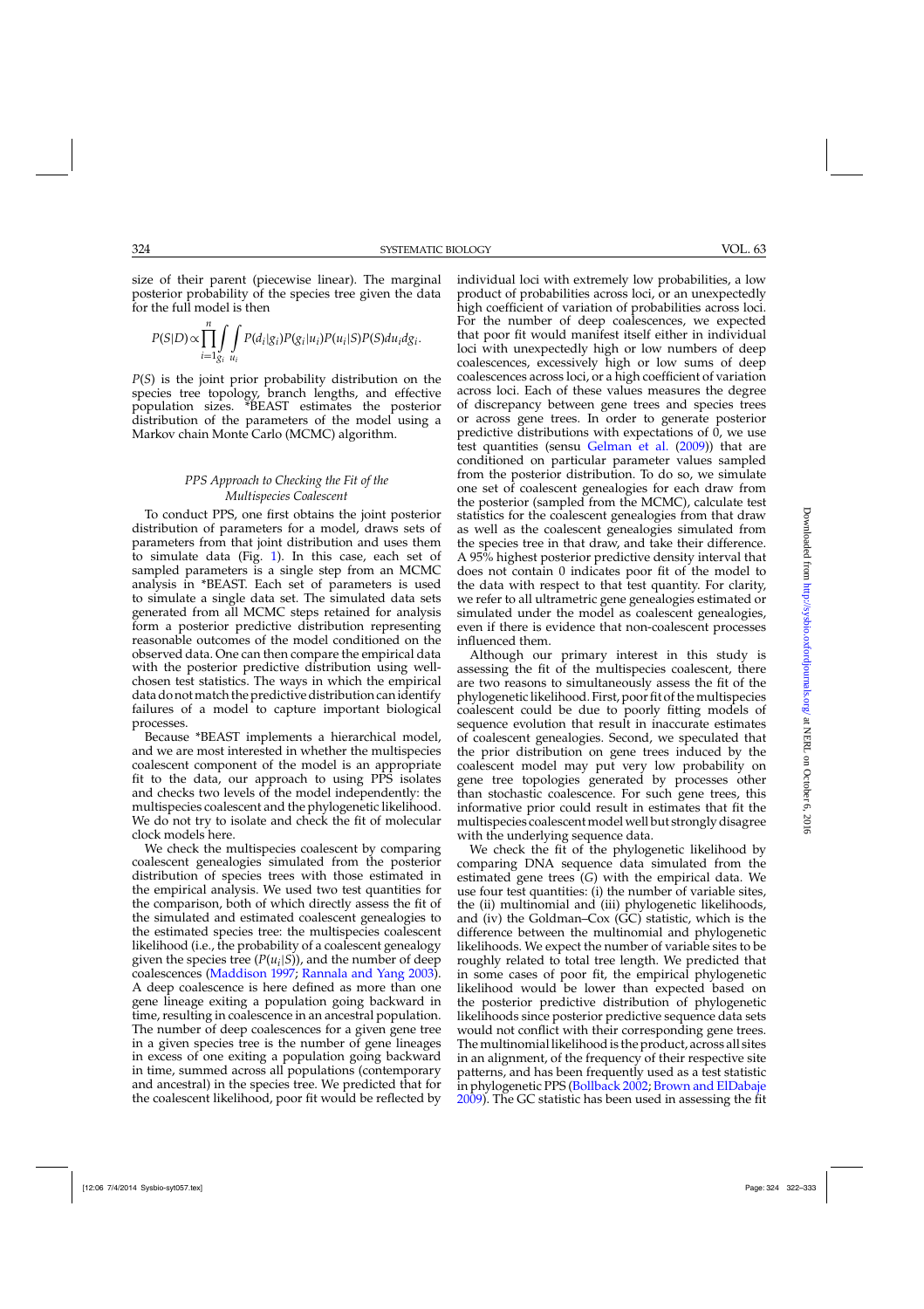of models of DNA sequence evolution in a likelihood framework [\(Goldman 1993;](#page-10-0) [Ripplinger and Sullivan](#page-11-0) [2010\)](#page-11-0). The multinomial and phylogenetic likelihoods are expected to converge with very large amounts of data, so when the difference between them is larger than expected, it is a sign that some part (sequence model or tree) of the evolutionary model is a poor fit to the data. It is also worth noting that the phylogenetic and multinomial likelihoods and the GC statistic are all strongly correlated with the number of variable sites in an alignment. Therefore, inaccurate estimates of tree

# *Empirical Data*

length, even absent other reasons for poor fit, can lead to

deviation in these statistics.

We obtained 25 data sets from Genbank or directly from the authors (Table [1\)](#page-4-0). With a few exceptions, we avoided publications that dealt with hybridization directly, or those that excluded known introgressed loci. We also avoided publications whose express goal was species delimitation, because errors in species assignment are a clear violation of the multispecies coalescent. Each data set was analysed using the models of sequence evolution provided in the original manuscript with the exception of models requiring both a proportion of invariable sites and gamma-distributed rates across sites (RAS), because we occasionally observed problems with convergence when using them together. In those cases we used only gamma-distributed RAS. We retained any intra-locus partitioning schemes, and for the phylogenetic likelihood model checks treated each locus subset individually. We ran each data set twice for at least as long as in the original publication. To conduct PPS we excised the first 10% of MCMC steps as burn-in, combined both runs, and thinned them to ∼2000 MCMC samples. All analyses were conducted using custom scripts in the statistical language R [\(R Development Core Team 2011](#page-11-0)), available on NMR's website (https://sites.google.com/site/noahmreid/ last accessed May 9, 2013) in tandem with ms [\(Hudson](#page-10-0) [2002\)](#page-10-0)[,](#page-11-0) [Seq-Gen](#page-11-0) [\(Rambaut and Grass 1997\),](#page-11-0) [ape](#page-11-0) [\(](#page-11-0)Paradis et al. [2004\)](#page-11-0), and phangorn [\(Schliep 2011](#page-11-0)). We selected four data sets that fit the model poorly in some way and subjected them to further analysis. For two (*Tamias* and Cheirogaleidae) we removed single loci that showed poor fit, re-analysed the rest of the data and compared the model estimates. For the other two (*Ursus* and *Sistrurus*) we eliminated the multispecies coalescent level of the model hierarchy, fit completely independent trees and clock models, and compared the gene tree estimates.

#### **RESULTS**

#### *Data Sets and Analyses*

We analysed 25 data sets from papers spanning 12 orders of Eukaryotes (Table [1\)](#page-4-0). The average number of operational taxonomic units (OTUs) was 13.7, the average number of alleles per data set was 67.2, and the average number of independently segregating loci was 9.6. Seventeen data sets utilized organellar as well as nuclear DNA. For \*BEAST analyses, nearly all data sets had ESS values of over 200 for all parameters. Markov chains for a few data sets mixed poorly, but if parameter estimates from 2 independent runs were very similar after 200 million generations, we included them anyway. Results of our \*BEAST analyses were consistent with published results for each data set.

## *Overview of Results*

At the level of the coalescent genealogies, we found evidence of poor model fit in 4 data sets (16%) considering all test quantities. Seven total loci across data sets deviated from expectations (2.9%; Table [2\)](#page-5-0). Two of those data sets showed poor fit at only one locus (*Certhia* and Cheirogaleidae). Three of these data sets also had poor fit at the DNA sequence level (*Aliatypus*, *Certhia*, and *Tamias*), although not always for the same loci (50%). We were unable to identify systematic trends in the observed deviations. *Tamias* had one locus with an excess of deep coalescences and low probability (mitochondrial Cyt *b*) and one with a deficit of deep coalescences (ACR; Fig. [2\)](#page-5-0). *Aliatypus* had three nuclear loci with deficits of deep coalescences and low probabilities (partial results in Fig. [3\)](#page-6-0). *Certhia* and Cheirogaleidae each had one locus with an excess of deep coalescences, but no deviation in probability of coalescent genealogy.

At the level of the sequence data we found evidence of poor model fit in 20 data sets (80%) with 45 partitions and 44 loci (16.9% and 18.3%, respectively) deviating from expectations (Table [3\)](#page-7-0). Deviations were apparent using all test statistics, but the GC statistic was the most frequent indicator (33/45 partitions). Again, there were no obvious systematic trends in the deviations, except that the empirical GC statistics tended to be smaller than expected (60% were smaller), although this was not significant under a binomial test.

While we have low sample size, mitochondrial genes (mtDNA) do not appear to be overrepresented among the loci that poorly fit in the coalescent genealogy tests. Two of the seven poorly fitting loci were mitochondrial (binomial test: successes  $= 2$ , trials  $= 7$ , probability  $=$  $17/240$ ,  $P=0.08$ ). However, 11 of 44 of the loci that poorly fit in the sequence data tests were mitochondrial, a significant excess (binomial test: successes  $= 11$ , trials  $= 44$ , probability  $= 17/240$ ,  $P = 0.0002$ ).

# *Case Studies—Removal of Genes Poorly Fitting Coalescent Assumptions*

The *Tamias* and Cheirogaleidae data sets each contained one locus that fit poorly at the coalescent genealogy level. In order to determine whether data that do not fit the model affect the outcome of the analysis we elected to remove these loci (the mtDNA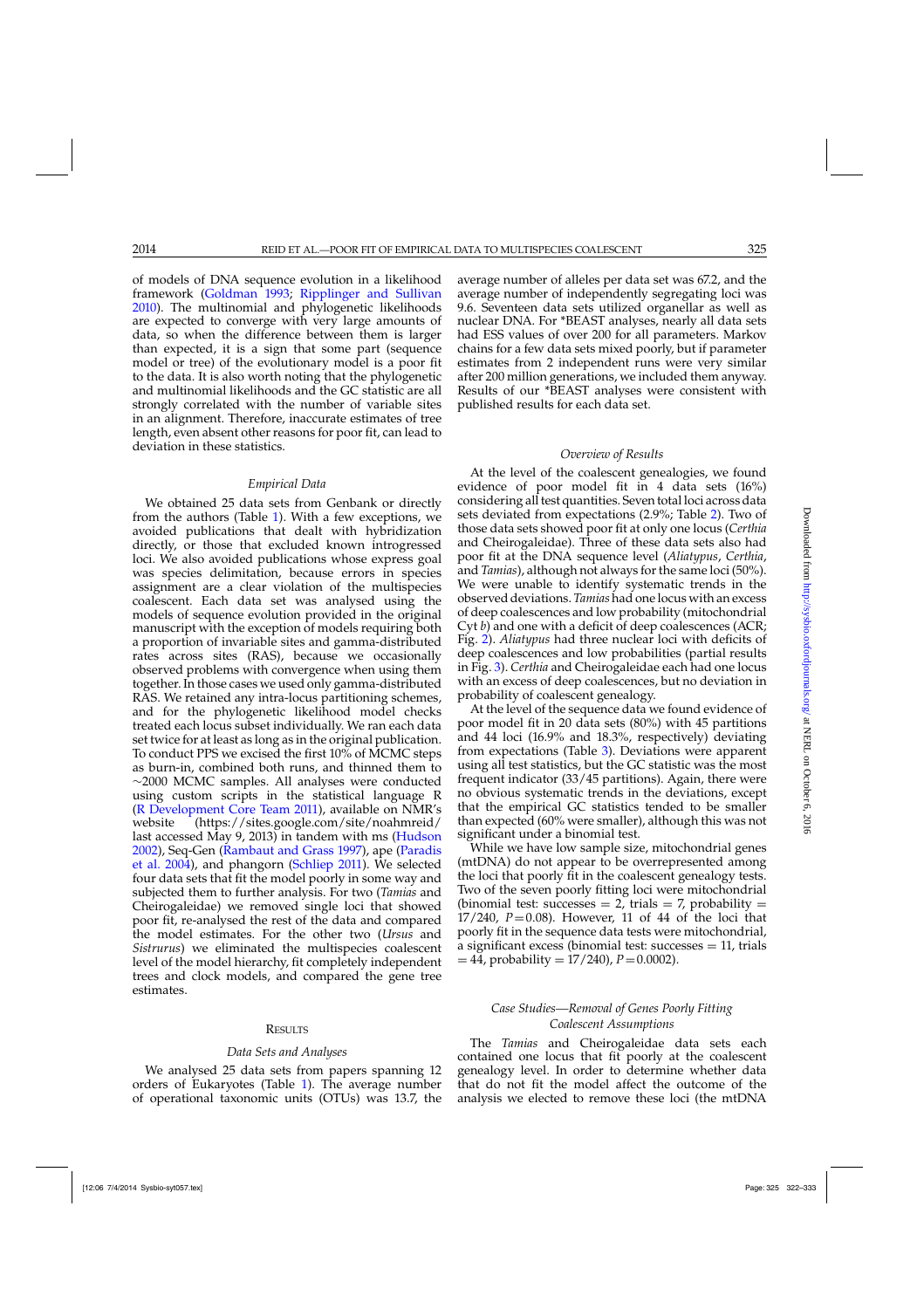Downloaded from <http://sysbio.oxfordjournals.org/> at NERL on October 6, 2016

Downloaded from http://sysbio.oxfordjournals.org/ at NERL on October 6, 2016

<span id="page-4-0"></span>

| TABLE 1.       | Summary of empirical data sets used in this analysis |                     |                                     |                   |                       |                           |                               |               |                     |            |                   |
|----------------|------------------------------------------------------|---------------------|-------------------------------------|-------------------|-----------------------|---------------------------|-------------------------------|---------------|---------------------|------------|-------------------|
| Data set       | Authors                                              | Year                | Source                              | Order             | Family                | Genus                     | Level                         | <b>OTUs</b>   | Alleles             | Loci       | Organellar<br>DNA |
| homomys        | Belfiore et al                                       |                     | ST <sub>help</sub><br>BEA           | Rodentia          | Geomvidae             | Thomomys                  | Population                    |               |                     |            |                   |
| Manacus        | Brumfield et al                                      | 2008                | Уeр                                 | Passeriformes     | Pipridae              | Manacus                   | Species                       |               |                     |            |                   |
| Sceloporus     | Leaché                                               | 2009                | <b>TeeBASE</b>                      | Squamata          | Iguanidae             | Sceloporus                | Population                    |               |                     |            |                   |
| Phyllomedusa   | Brunes et al.                                        | 2010                | Author                              | Anura             | Hylidae               | Phyllomedusa              | Species                       | rU            |                     |            |                   |
| Phocidae       | Fulton and Strobeck                                  | 2010                |                                     | <b>Pinnipedia</b> | Phocidae              |                           | Genus                         | ਨ੍ਹ           |                     |            |                   |
| Ctenosaura     | Pasachnik et al                                      | 2010                | Author<br>Author                    | Squamata          | lguanidae             | Ctenosaura                | Species                       |               | <b>ដូង</b> ដូងខ្លួង |            |                   |
| Cettiidae      | Alstrom et al                                        | 2011b               | Author                              | Passeriformes     | <b>Cettiidae</b>      |                           | Genus                         | $\mathcal{S}$ |                     |            |                   |
| Locustellidae  | Alstrom et al.                                       | 2011a               | Author                              | Passeriformes     | Locustellidae         |                           | Genus                         |               |                     |            |                   |
| Brachycephalus | Clemente-Carvalho et al.                             | $\frac{2011}{2011}$ | Genbank                             | Anura             | Brachycephalidae      | <b>Brachycephalus</b>     | Species                       |               |                     |            |                   |
| Buarremon      | Florez-Rodriguez et al                               |                     | Author                              | Passeriformes     | Emberizidae           | Buarremon                 | Species                       |               |                     |            |                   |
| Psittacidae    | oseph et al.                                         | 2011                | Author                              | Psittaciformes    | Psittacidae           |                           | Genus                         | 27            |                     | $^{\circ}$ |                   |
| Sistrurus      | Kubatko et al                                        | 2011                | TreeBASE                            | Squamata          | Crotalidae            | Sistrurus                 | Population                    | $^{\circ}$    | ង ន                 |            |                   |
| Certhia        | Manthey et al                                        | 2011                | Author                              | Passeriformes     | Certhiidae            | Certhia                   | Population                    |               |                     | 224        |                   |
| <b>Lepus</b>   | Melo-Ferreira et al                                  | 2011                | <b>TreeBASE</b>                     | agomorpha         | Leporidae             | Lepus                     | Species                       | ≌             |                     |            |                   |
| Myotis         | Salicini et al.                                      | 2011                | Author                              | <b>Chiroptera</b> | Vespertilionidae      | Myotis                    | Species<br>Species<br>Species | $\circ$       | 포 2 하 중             |            |                   |
| Aliatypus      | Satler et al.                                        | 2011<br>2011        | Author                              | Araneae           | Antrodiaetidae        |                           |                               |               |                     | ro         |                   |
| Herpystichum   | Tepe et al.                                          |                     | Author                              | Solanales         | Solanaceae            | Aliatypus<br>Herpystichum |                               |               |                     | 281        |                   |
| $\_i$ olaenus  | Camargo et al                                        | 2012                |                                     | Squamata          | iolaemidae            | Liolaenus                 | Population                    |               |                     |            |                   |
| <b>Lirsus</b>  | Hailer et al.                                        | 2012                |                                     | Carnivora         | <b>Jrsidae</b>        | Ursus                     | Population                    |               |                     |            |                   |
| Etheostoma     | Harrington and Near                                  | 2012                | Author<br>Supplementary<br>TreeBASE | Perciformes       | Percidae              | Etheostoma                | Population                    | ひあっち          | 23823               |            |                   |
| Malurus        | Lee et al                                            | 2012                | <b>TreeBASE</b>                     | asseriformes      | Maluridae             | Malurus                   | Population                    |               |                     | ⊵          |                   |
| Bufo           | Recuero et al                                        |                     | Author                              | Anura             | Bufonidae             |                           | Species                       | 4             |                     |            |                   |
| Tamias         | Reid et al.                                          | 2012                | Author                              | Rodentia          | Sciuridae             | Bufo<br>Tamias            | Species                       | 2N            | 33258               | 10 L J J   |                   |
| Sitta          | Walstrom et al                                       | 2012                | Author                              | Passeriformes     | Sittidae              | sitta                     | Population                    |               |                     |            |                   |
| Cheirogaleidae | Weisrock et al                                       | 2012                | Author                              | Primates          | <b>Cheirogaleidae</b> |                           | Genus                         |               |                     |            |                   |
|                |                                                      |                     |                                     |                   |                       |                           |                               |               |                     |            |                   |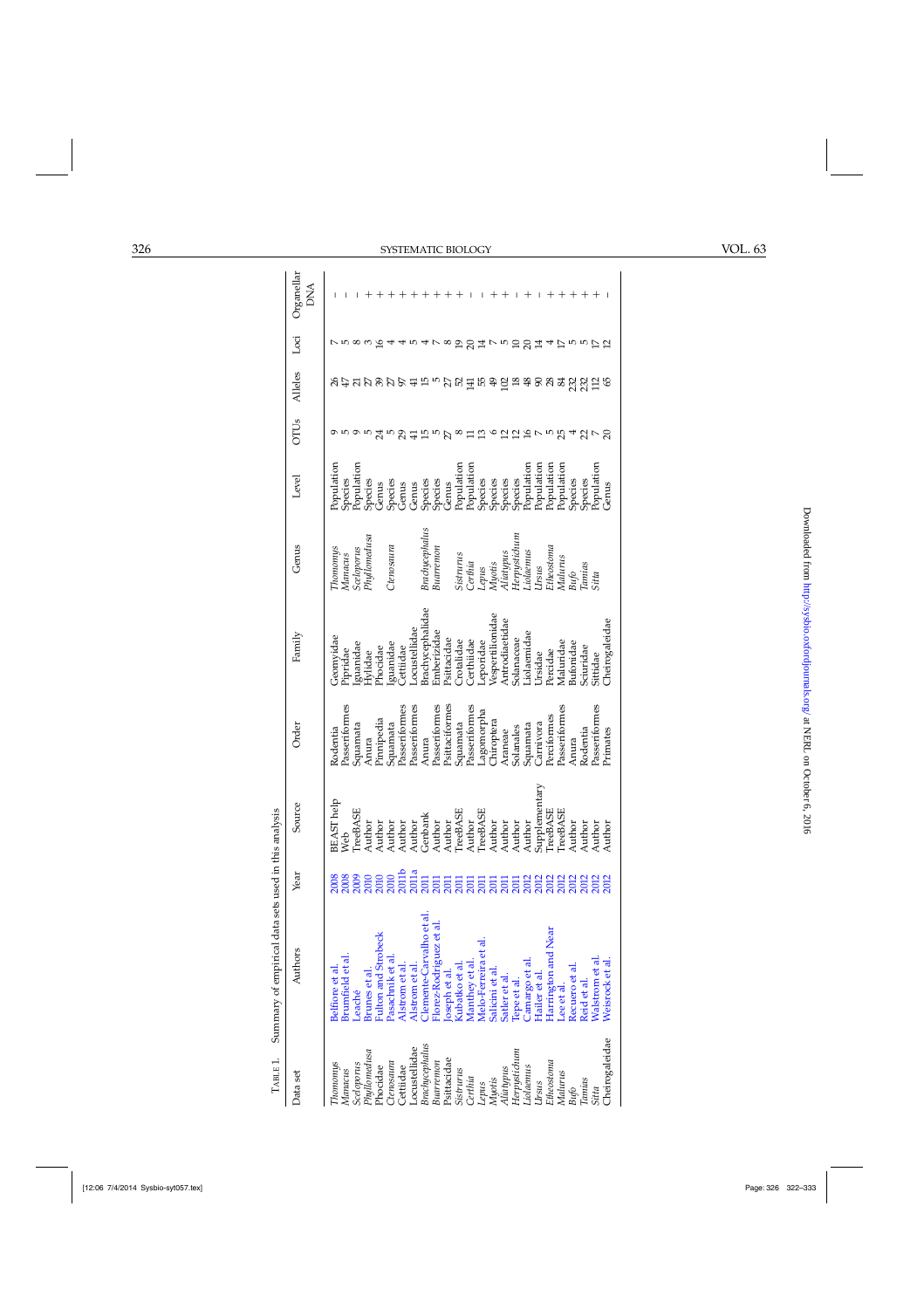| Data set                | Loci | Coalescent likelihood across<br>$loci - P(u_i S)$ |          |             |               |          | Deep coalescences<br>across loci |                |   |                          | Individual<br>loci |                      |       |                   |  |
|-------------------------|------|---------------------------------------------------|----------|-------------|---------------|----------|----------------------------------|----------------|---|--------------------------|--------------------|----------------------|-------|-------------------|--|
|                         |      | Sum                                               |          | Coefficient |               | Sum      |                                  | Coefficient    |   | Coalescent<br>likelihood |                    | Deep<br>coalescences |       | Poorly<br>fitting |  |
|                         |      |                                                   |          |             |               |          |                                  |                |   |                          |                    |                      | Total | loci $(\%)$       |  |
| <i><b>Aliatypus</b></i> |      |                                                   |          |             |               |          |                                  |                | 3 |                          | 3                  |                      |       | 60.0              |  |
| Certhia                 | 20   |                                                   |          |             |               |          |                                  |                | - |                          |                    |                      |       | 5.0               |  |
| Cheirogaleidae          | 12   |                                                   |          |             |               |          |                                  |                |   |                          |                    |                      |       | 8.3               |  |
| Tamias                  | 5    |                                                   |          |             |               |          |                                  |                |   | $\equiv$                 |                    |                      | C     | 40.0              |  |
| Total                   | 240  | $\mathbf{0}$                                      | $\Omega$ |             | $\mathcal{P}$ | $\Omega$ |                                  | $\overline{2}$ | 4 | $\theta$                 | 4                  | 3                    |       | 2.9               |  |

<span id="page-5-0"></span>TABLE 2. Summary of the tests of the fit of the coalescent genealogies to the multispecies coalescent model



FIGURE 2. PPS model check results for *Tamias*. a) Key for the figure. Distributions of test statistics are shown, where the dashed line is the expectation (0), and gray bars indicate the boundaries of the 95% and 99% highest posterior predictive density intervals. (b, c) Give results for the test of the fit of coalescent genealogies; boxes with bold black lines indicate poor fit. A single gray bar indicates a one-tailed test. b) Coalescent genealogy tests for all loci; c) Coalescent genealogy tests for the two loci that fit poorly, ACR and Cyt *b*; d) Sequence data tests for the same two loci.

locus Cyt *b* from *Tamias* and the nuclear locus ABCA1 from Cheirogaleidae) from their respective data sets and re-analyse them. Both loci had an excess of deep coalescences, and the *Tamias* Cyt *b* locus also showed low probability given the species tree.

After removal of Cyt *b* from *Tamias*, we did not observe substantial change in the posterior means of the relative mutation rate parameters. The species tree root height was 11% lower when Cyt *b* was included and the gene trees were on average 3% higher, although the 95% HPDs overlapped substantially (the result was the same if the gene trees were scaled to the same mutation

rate or unscaled). In contrast, the scale parameter of a gamma-distributed prior on effective population sizes across branches in the species tree (the species.popMean hyperparameter), was 3.6 times larger in the data set including Cyt *b* and the 95% HPDs for the two analyses did not overlap. Most notably, the tree topologies between the two runs changed drastically, returning incompatible, highly supported nodes (Supplementary Fig. S1). There was no evidence of poor fit using our PPS analysis after Cyt *b* was removed.

After removal of ABCA1 from the Cheirogaleidae data set, we similarly observed few changes in the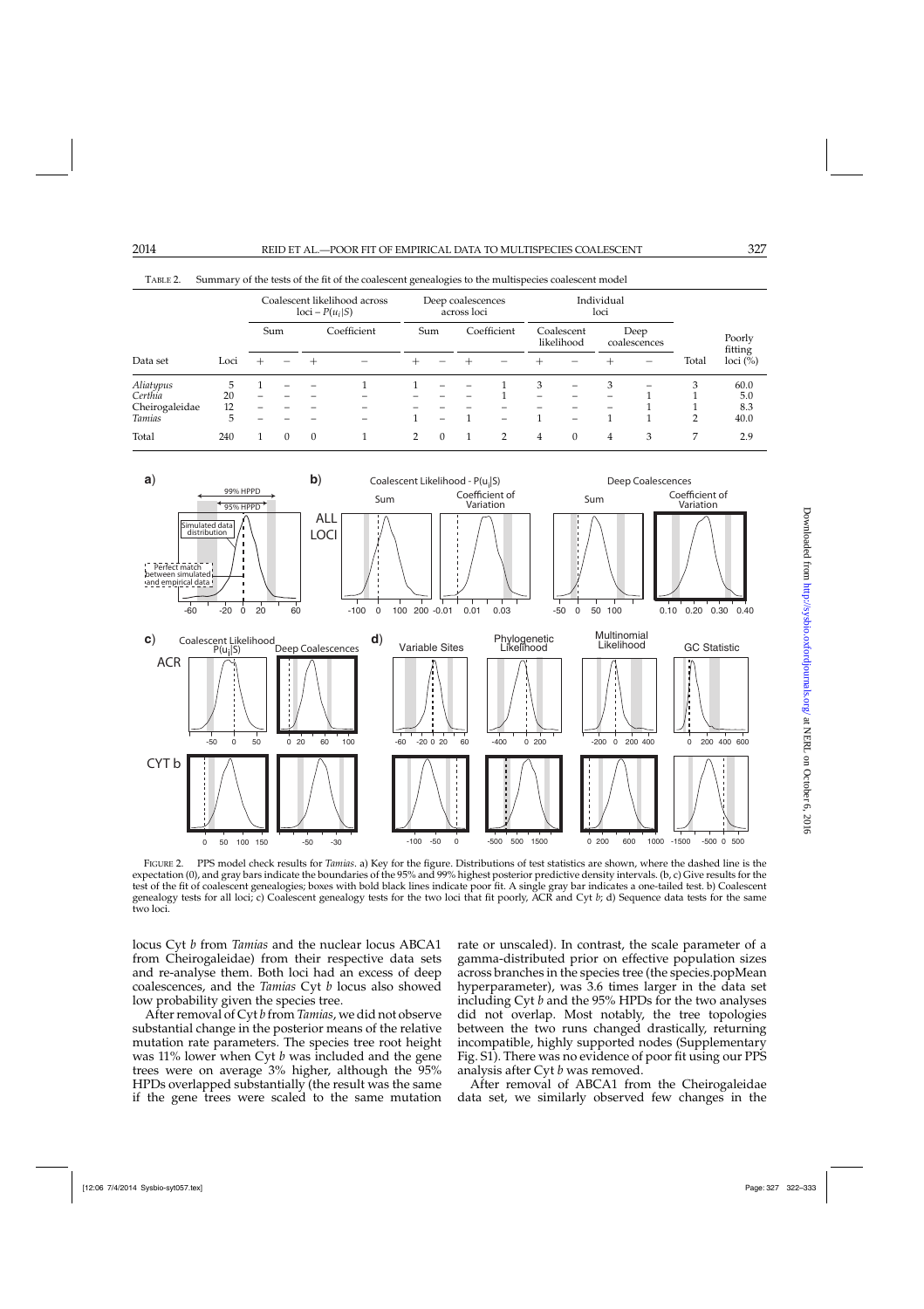<span id="page-6-0"></span>

FIGURE 3. PPS model check results for *Aliatypus*. See Figure [2](#page-5-0) for interpretation. a) Coalescent genealogy tests for all loci. (b, c) Show two of three loci for which the data were a poor fit; b) coalescent genealogy tests; c) sequence data tests, with the COI locus partitioned by codon.

relative mutation rate parameters or root heights. The single exception was the Adora locus, whose mean relative mutation rate parameter was 1.5 times higher and whose unscaled root height was 1.4 times larger when ABCA1 was excluded. These changes apparently made the Adora tree a poorer fit to the sequence data, as all test statistics became more extreme, but none crossed the  $P=0.05$  threshold. For all other loci, the mean root heights were 5% higher, the species tree root height was 10% higher and the popMean parameter was 10% larger when ABCA1 was included. The species tree relative branch lengths, topology, and posterior probabilities were unchanged when ABCA1 was removed.

#### *Case Studies—Re-analysis with Independent-Gene-Trees*

The *Sistrurus* and *Ursus* data sets did not show poor fit at the genealogy level, but each had several loci (3/20 and 4/14, respectively) that fit poorly at the sequence level. All poorly fitting loci had greater GC statistics than predicted. One locus from each data set fit poorly using all test quantities. In order to test the hypothesis that poor

fit at these loci stems from the multispecies coalescentinduced prior on the gene trees, we re-analysed the data with no species tree prior constraining their topologies and unlinked all parameters. As a result, all signs of poor fit vanished.

When comparing gene genealogy estimates between the analyses, results differed between the two data sets. There was no obvious reason why the independentgene-trees model should be a better fit to two of the three *Sistrurus* loci, as they were primarily unresolved in both analyses. The third gene, Fibrinogen beta chain (FGB), however, had one strongly supported conflict among analyses: in the independent-gene-trees model, the placement of alleles from the outgroup taxon, *Agkistrodon contortrix* was polyphyletic with respect to the ingroup, instead of as sister to the other outgroup taxon, *A. piscivorous.* Trees sampled in the MCMC for *Sistrurus* loci that fit the phylogenetic likelihood poorly tended to have very similar likelihoods whether the species tree was enforced or not.

Poorly fitting *Ursus* loci, in contrast, often had obvious topological differences across analyses. The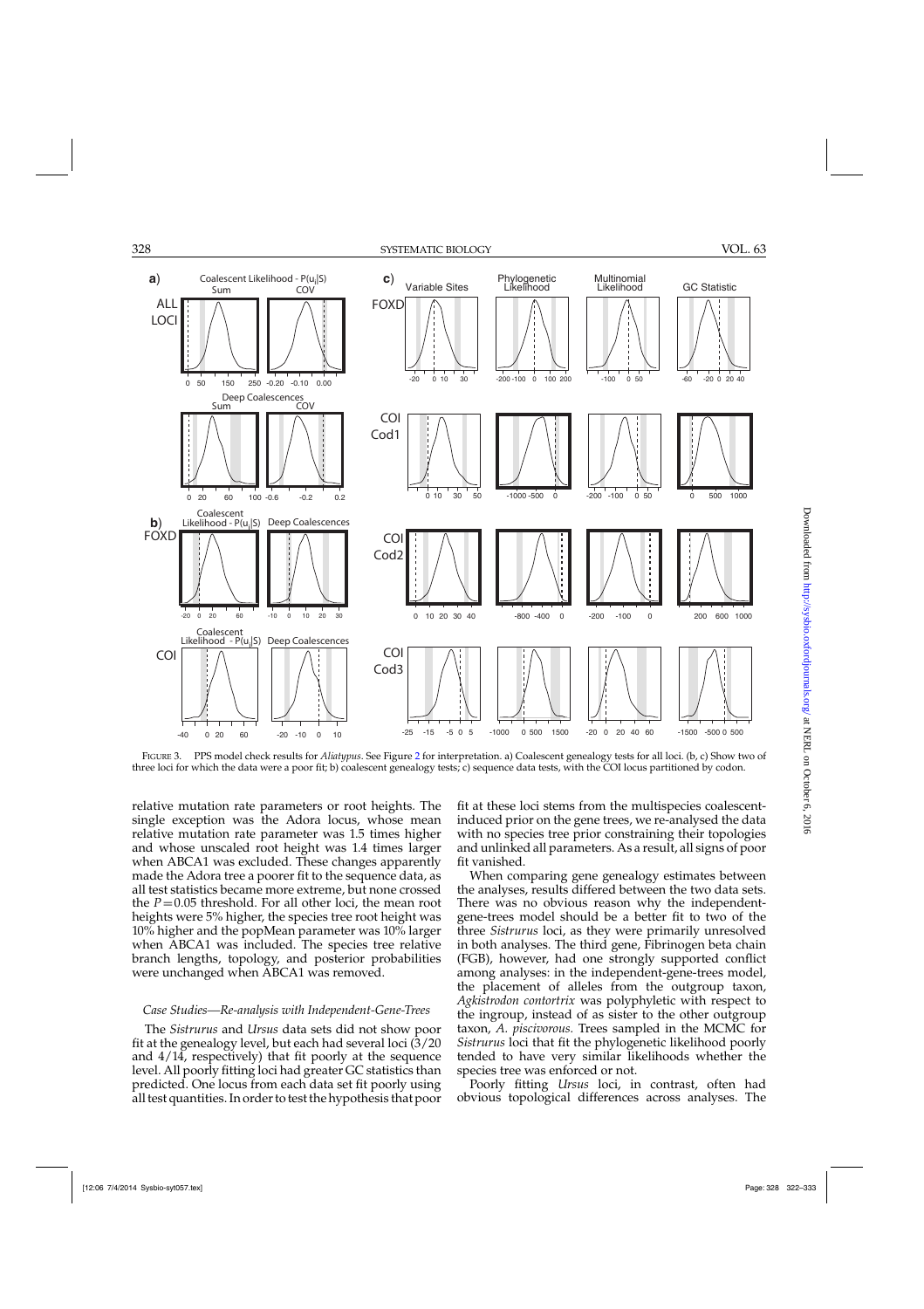|                       | Loci           | Partitions     |                | Variable<br>sites |                                 | Phylogenetic<br>likelihood |                | Multinomial<br>likelihood | $\cal GC$<br>statistic   |                              |                | % poorly<br>fitting | % poorly<br>fitting |
|-----------------------|----------------|----------------|----------------|-------------------|---------------------------------|----------------------------|----------------|---------------------------|--------------------------|------------------------------|----------------|---------------------|---------------------|
| Data set              |                |                | $^{+}$         |                   | $\hspace{.1cm} + \hspace{.1cm}$ |                            | $^{+}$         |                           | $\mathrm{+}$             |                              | Total          | partitions          | loci                |
| Aliatypus             | 5              | 8              | $\overline{2}$ |                   |                                 | 3                          |                | 2                         | 3                        | $\overline{\phantom{0}}$     | 3              | 37.5                | 40.0                |
| <b>Brachycephalus</b> | 4              | $\overline{4}$ |                |                   |                                 |                            |                | -                         | -                        | $\mathbf{1}$                 | $\mathbf{1}$   | 25.0                | 25.0                |
| Buarremon             | 7              |                |                |                   |                                 |                            |                |                           |                          |                              | 1              | 14.3                | 14.3                |
| Bufo                  | 5              | 5              |                |                   |                                 | -                          | 1              | $\qquad \qquad$           | $\mathbf{1}$             | -                            | 2              | 40.0                | 40.0                |
| Certhia               | 20             | 20             |                |                   | $\mathbf{1}$                    |                            |                |                           |                          | $\mathbf{1}$                 |                | 5.0                 | 5.0                 |
| Cettiidae             | $\overline{4}$ | 4              |                |                   |                                 |                            |                |                           |                          |                              | 0              | 0.0                 | 0.0                 |
| Cheirogaleidae        | 12             | 12             |                |                   |                                 |                            |                |                           |                          |                              | 0              | 0.0                 | 0.0                 |
| Ctenosaura            | $\overline{4}$ | 4              |                |                   |                                 |                            | 1              |                           |                          |                              | 1              | 25.0                | 25.0                |
| Etheostoma            | $\overline{4}$ | 4              |                |                   |                                 |                            |                | -                         | $\mathbf{1}$             | $\qquad \qquad \blacksquare$ |                | 25.0                | 25.0                |
| Herpystichum          | 10             | 10             | 1              |                   |                                 | 1                          |                | $\mathbf{1}$              | $\mathbf{1}$             | -                            |                | 10.0                | 10.0                |
| Lepus                 | 14             | 14             |                |                   |                                 |                            |                |                           |                          |                              | $\mathbf{0}$   | 0.0                 | 0.0                 |
| Liolaemus             | 20             | 20             | 6              | $\mathbf{1}$      | $\mathbf{1}$                    | 7                          | $\mathbf{1}$   | 7                         | 8                        | $\qquad \qquad -$            | 10             | 50.0                | 50.0                |
| Locustellidae         | 5              | 5              |                |                   |                                 | $\mathbf{1}$               |                | $\overline{\phantom{0}}$  | $\mathbf{1}$             | -                            | $\mathbf{1}$   | 20.0                | 20.0                |
| Malurus               | 17             | 17             |                |                   |                                 |                            | 1              |                           |                          |                              |                | 5.9                 | 5.9                 |
| Manacus               | 5              | 5              |                |                   |                                 |                            |                |                           |                          |                              | 0              | 0.0                 | 0.0                 |
| Myotis                | 7              | 7              | $\mathbf{1}$   |                   |                                 |                            |                | 1                         |                          | $\mathbf{1}$                 | 1              | 14.3                | 14.3                |
| Phocidae              | 16             | 40             |                | $\overline{2}$    | $\overline{2}$                  | $\overline{\phantom{0}}$   | $\overline{2}$ | $\overline{\phantom{0}}$  | $\overline{2}$           | $\mathbf{1}$                 | 4              | 10.0                | 25.0                |
| Phyllomedusa          | 3              | 3              |                |                   |                                 |                            |                |                           |                          |                              | 0              | 0.0                 | 0.0                 |
| Psittacidae           | 8              | 8              |                | $\mathbf{1}$      | $\mathbf{1}$                    |                            | $\overline{2}$ |                           | $\qquad \qquad$          | $\mathbf{1}$                 | 2              | 25.0                | 25.0                |
| Sceloporus            | 8              | 8              |                |                   |                                 |                            |                |                           | $\mathbf{1}$             |                              | $\overline{2}$ | 25.0                | 25.0                |
| Sistrurus             | 19             | 19             |                |                   | 1                               | -                          |                |                           | $\overline{\phantom{0}}$ | $\overline{c}$               | 3              | 15.8                | 15.8                |
| <b>Sitta</b>          | 17             | 17             |                |                   |                                 |                            |                |                           |                          | $\overline{2}$               | $\overline{2}$ | 11.8                | 11.8                |
| <b>Tamias</b>         | 5              | 5              |                | 1                 | $\mathbf{1}$                    |                            |                |                           | $\overline{\phantom{0}}$ |                              | 1              | 20.0                | 20.0                |
| Thomomys              | 7              | 7              |                |                   |                                 |                            |                | $\mathbf{1}$              | $\overline{2}$           | -                            | 3              | 42.9                | 42.9                |
| Ursus                 | 14             | 14             |                | $\mathbf{1}$      | $\mathbf{1}$                    |                            |                | 1                         | $\qquad \qquad$          | $\overline{4}$               | 4              | 28.6                | 28.6                |
| Total                 | 240            | 267            | 10             | 12                | 10                              | 12                         | 13             | 13                        | 20                       | 13                           | 45             | 16.9                | 18.3                |

<span id="page-7-0"></span>TABLE 3. Summary of the tests of the fit of the sequence data to the phylogenetic Likelihood

locus nr11080, for example, yielded a paraphyletic *Ursus arctos*, with the bears from Admiralty, Baranof, and Chichagof (ABC) islands being more closely related to *Ursus maritimus*. Under the species tree model, the ABC haplotypes were the sister group to *U. maritimus,* but under the independent-gene-trees model, they were scattered within the *U. maritimus* clade. Also in contrast to *Sistrurus*, each of the 4 poorly fitting loci showed average improvements of ∼30 log-likelihood units for trees sampled during the MCMC under the independent-gene-trees model, whereas the other 10 loci improved ∼5 log-likelihood units.

# **DISCUSSION**

Gelman et al. [\(2009\)](#page-10-0) argue that model checking is an essential part of Bayesian data analysis, on par with the initial formulation of models and fitting those models to data. Here we have developed the first general modelchecking method for a commonly used multispecies coalescent phylogenetic inference model, and our results show that poor fit between model and data is detectable in a majority of sampled data sets. At the level of coalescent genealogies, it is relatively straightforward to suggest biological explanations for poor fit between processes generating gene tree topologies and the specified coalescent model. In contrast, poor fit at the level of the DNA sequence data could plausibly be explained by a variety of forms of model misfit. While

the test quantities used here do not uniquely identify the biological processes that violate the multispecies coalescent model, the identification of loci that fit poorly in combination with relevant biological and geographical context can suggest directions for future analyses. Below, we discuss empirical examples of poor fit, their observed consequences, and possible approaches to take when poor fit is detected.

# *Empirical Examples of Poor Fit to the Multispecies Coalescent Model*

Recent hybridization is a likely explanation for poor model fit when there is an excess of deep coalescences and closely related haplotypes are shared among species. The *Tamias* data provide a good example. Previous studies have detailed extensive mtDNA introgression between non-sister species in the genus [\(Good et al.](#page-10-0) [2008;](#page-10-0) [Reid et al. 2010](#page-11-0); [Reid et al. 2012](#page-11-0)). In these analyses, the mtDNA is identified as having an excess of deep coalescences and low coalescent genealogy probability (Fig. [2\)](#page-5-0). When the *Tamias* genealogies themselves are examined, statistically supported discordance among gene trees and species non-monophyly in the species tree are evident. When the mtDNA is removed and the data re-analysed, all signs of poor fit, including at one nuclear locus that showed a deficit of deep coalescences, disappear. Additionally, the species tree topologies change drastically. Two species appearing as sister taxa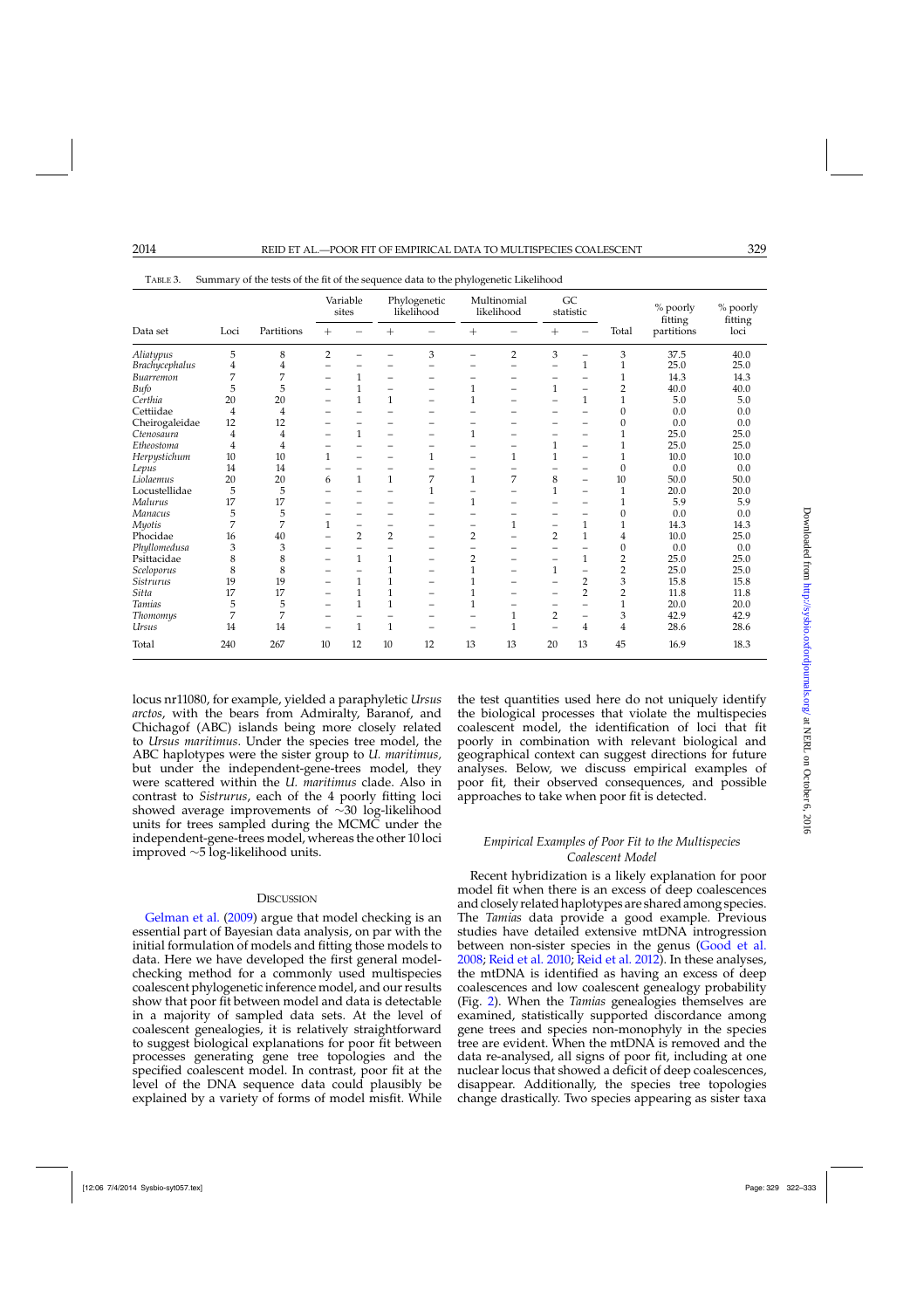in the tree including mtDNA are distantly related in the nuclear-only tree (Supplementary Fig. S1). We expect recent hybridization to impact analyses because without modeling it, species divergences must always post-date the divergence of shared gene lineages.

Unmodeled population structure can also presumably cause poor model fit, as exemplified by the *Aliatypus* data. There is no supported discordance among loci in relationships between populations in this group, and yet poor fit is evident in 3 out of 5 loci, and also in the summaries across loci (Fig. [3\)](#page-6-0). These statistics indicate a deficit of deep coalescences (1 locus also has low probability). We hypothesize that high genetic diversity within OTUs, as a result of unmodeled population structure, leads to overestimation of effective population size, and thus an overprediction of the amount of stochastic lineage sorting. This is consistent with what is known about *Aliatypus* biology: these are terrestrial spiders that live in subterranean burrows with limited dispersal ability [\(Coyle and Icenogle 1994](#page-10-0)). Geographically close populations often have highly divergent mtDNA haplotypes, and those haplotypes tend to have highly restricted distributions [\(Satler et al.](#page-11-0) [2011](#page-11-0)).

The remaining two data sets that showed poor fit at the coalescent genealogy level, Cheirogaleidae and *Certhia*, each had one locus with an excess of deep coalescences, but did not have low probability. These issues are harder to resolve. An examination of the Cheirogaleidae locus, ABCA1, yielded a fairly well resolved genealogy that contained some species that were non-monophyletic, each with unique, highly divergent haplotypes not shared with other species. This could be a result of ancient hybridization, balancing selection, or gene duplication and extinction. Gene duplication and extinction seems unlikely, as the issue might have been expected to manifest itself in patterns of heterozygosity and been resolved through cloning. Distinguishing balancing selection from ancient hybridization would require analyses of Dn/Ds ratios and more detailed studies of population structure.

It is also possible for systematic error in coalescent genealogy estimation to cause poor model fit at this level, even if the model is correct. For this to be the case, mis-specified models of sequence evolution and/or molecular clock models would have to prefer incorrect trees strongly enough to overcome the prior probability distribution on coalescent genealogies induced by the multispecies coalescent. This may be most likely in cases when mis-specification is very serious (e.g., sequences with secondary structure where sites are nonindependent) or when there is a lot of information and high complexity (e.g., mtDNA). Both *Aliatypus* and *Tamias* mtDNA are found to fit the model poorly at both levels, but we believe the genealogical patterns causing poor fit in those systems are clear enough to adequately explain observed patterns of misfit.

At the level of DNA sequence data, sources of poor fit are harder to distinguish. There are two main possibilities. First, models of sequence evolution

and molecular clock models could be mis-specified. Second, coalescent genealogies could be a poor fit to the multispecies coalescent, but the prior distribution on coalescent genealogies induced by the model might overwhelm the signal in the data. This could strongly favor topologies and branch lengths that fit the multispecies coalescent, but are a poor representation of the sequences. We speculate that both effects are evident in our analyses. The overrepresentation of mtDNA loci among those that poorly fit at this level may result from the first effect. In particular, mtDNA contains a large number of variable sites and thus more phylogenetic signal than most autosomal loci. It seems less likely that prior probability distributions on gene genealogies could push poorly fitting loci away from their preferred topologies. In support of this idea, of two data sets included here that partitioned their mtDNA, both had some partitions that fit the model and some that did not (e.g., Fig. [3\)](#page-6-0). If the tree was the problem, we might expect all partitions of the same locus to fit poorly.

In contrast, we expect much of the poor fit we observe at nuclear loci to be a result of the second factor. Our analyses of *Sistrurus* and *Ursus* support this idea. We would not expect to see improved fit when the species tree portion of the model was eliminated if the models of sequence evolution and mutation rate variation were causing the problem. Additionally, in *Ursus* we see changes in topology and posterior probabilities that are consistent with strong prior sensitivity. Interestingly, the pattern observed at the locus mentioned above, nr11080, is likely to be a previously unacknowledged signal of hybridization at nuclear loci in this data set. *Ursus maritimus* mtDNA is thought to be a result of a fixed introgression from bears related to those from the ABC islands, so it is unsurprising to discover that the ABC bears may harbor DNA that has moved in the other dire[ction \(Edwards et al. 2011;](#page-10-0) [Hailer et al. 2012](#page-10-0); Miller et al. [2012](#page-10-0)).

It is important to note that there are potentially other non-examined sources of discordance, including inaccurate taxonomic knowledge of species limits. If individuals are inaccurately assigned to OTUs in a species tree analysis, one would expect that PPS would indicate that the species tree is a poor fit to the data, although it would likely be difficult to identify the cause of this poor fit.

# *Consequences of Poor Fit*

Our analyses suggest that poor fit to the multispecies coalescent model can mislead inference in empirical studies. In the case of recent hybridization, the consequences may be severe, as species divergences are forced to post-date gene divergences. For example, when the mitochondrial DNA were removed from *Tamias*, the species tree topology changed drastically. The topologies from both analyses conflicted at strongly supported nodes and two recently hybridizing species, *Tamias amoenus* and *Tamias ruficaudus* went from sister taxa,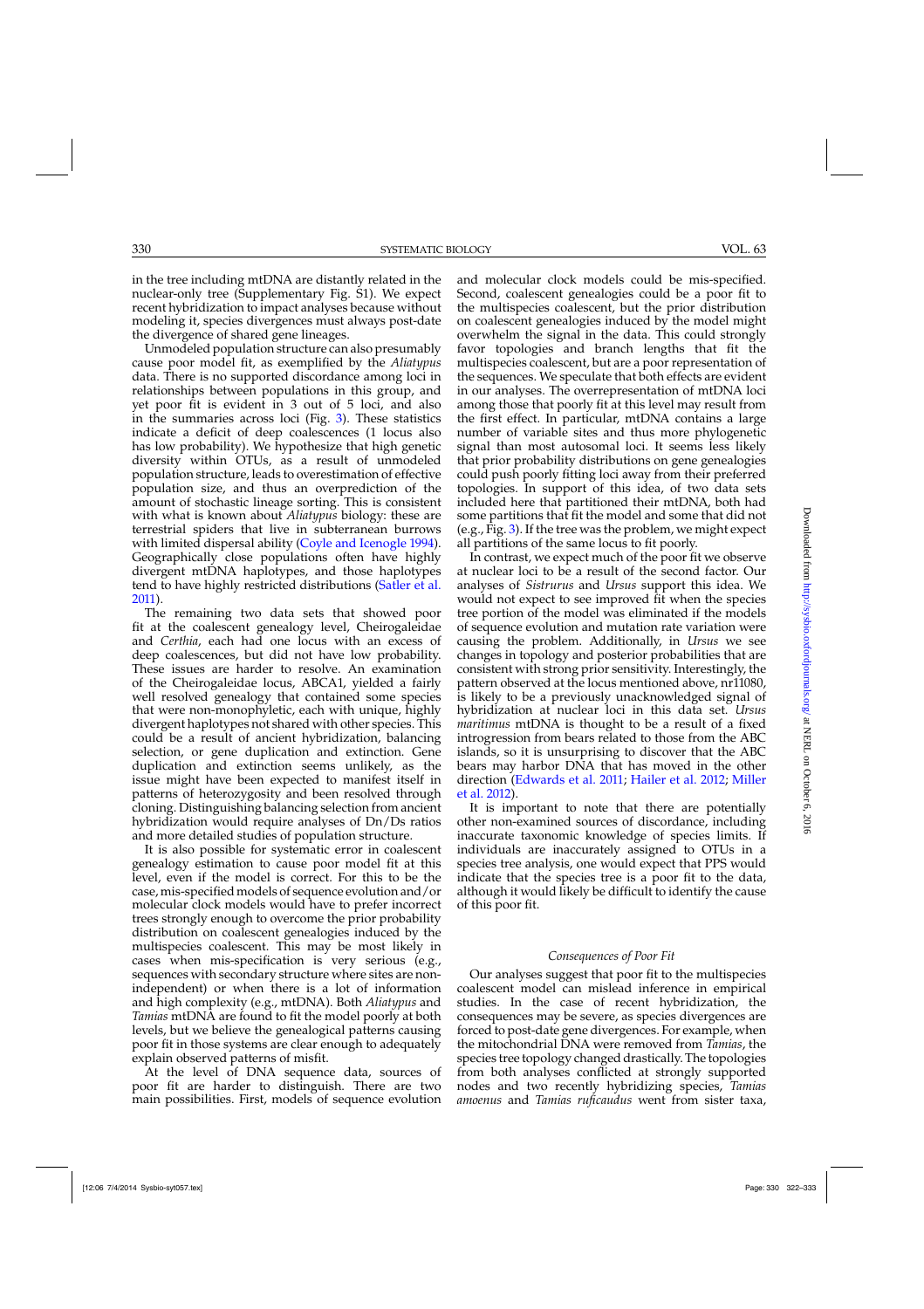<span id="page-9-0"></span>When topological conflict among coalescent genealogies is the result of ancient hybridization, balancing selection, or gene duplication and extinction, the consequences may be less severe. It seems possible that such conflicts may be resolvable by invoking deep coalescence. For example, when we removed the ABCA1 locus from the Cheirogaleidae, the changes to the topology, branch lengths, and posterior support were minimal. This flexibility of the multispecies coalescent may also make such processes difficult to detect using our framework. If detecting such processes were our primary goal, rather than identifying instances of poor model fit, development of new test quantities might be necessary.

If the coalescent genealogies themselves are of interest, our results suggest that the prior probability distribution induced by the multispecies coalescent can be quite informative. This is of concern because some recent studies have used species tree-based models to improve estimates of gene genealogies (Åkerborg et al. 2009; [Wu et al. 2012](#page-11-0)). This may be useful when the prior distribution is appropriate, but if important processes are unmodeled, our results suggest analyses may be misled.

#### *Strategies for Dealing with Poor Fit*

When poor fit is detected, there are two main strategies that can be used to ameliorate it. First, remove data that violate the multispecies coalescent model. Many of the processes causing poor fit may be heterogeneous across the genome. Not every gene family is expected to be the focus of bouts of duplication and extinction, or intense selection, and not every region of the genome will introgress with equal ease. If a relatively small number of loci appear to fit poorly, it is easy to remove them and re-analyse the data. Second, the biological processes that generate variation in gene tree topologies should be explicitly modeled, as should relevant dynamics of molecular evolution. Increasingly complex multispecies coalescent models are being implemented, but there are tradeoffs. Some examine gene duplication and extinction [\(Rasmussen and Kellis 2012\) or migration \(](#page-11-0)Pickrell and Pritchard [2012\)](#page-11-0) but cannot estimate divergence times.

We believe our results suggest that a concatenation approach to analysing multilocus data sets with extensive inter-locus heterogeneity in topology may be even more perilous than simulation studies have shown [\(Kubatko and Degnan 2007](#page-10-0); [Edwards 2009\)](#page-10-0). Those studies assume that the only source of discordance among loci is coalescent stochasticity. Here we show that other factors contribute to heterogeneity among gene trees, exacerbating the issue.

#### **CONCLUSIONS**

The very act of data analysis requires researchers to make assumptions about the evolutionary processes that have shaped the data. We demonstrate that not all empirical data are consistent with the assumptions of the multispecies coalescent model. As the number and breadth of phylogenetic methods increases, it is far better to assess the fit between models and the data to which they are being applied than it is to assume that a certain method is appropriate to a given data set. Phylogenetics is no longer a data-poor enterprise, and we can afford to be choosy with the data that are analysed. PPS is an effective method for identifying data that violate important assumptions of analytical models.

#### SUPPLEMENTARY MATERIAL

Data files and/or other supplementary information related to this article have been deposited at Dryad under doi:10.5061/dryad.21j48.

#### FUNDING

This work was supported by a grant from the National Science Foundation [DEB—0918212] to B.C.C. and by the Louisiana State University College of Science and Department of Biological Science. Portions of this research were conducted with high performance computation resources provided by Louisiana State University (http://www.hpc.lsu.edu). N.M.R. was supported by a grant from the Society for Systematic Biologists and by the Louisiana Board of Regents Fellowship.

#### ACKNOWLEDGMENTS

We thank all authors who shared previously published data. We would also like to thank Society of Systematic Biologists for supporting the symposium at Evolution 2012, and attendees of the symposium for helpful comments.

#### **REFERENCES**

- Åkerborg Ö., Sennblad B., Arvestad L., Lagergren J. 2009. Simultaneous Bayesian gene tree reconstruction and reconciliation analysis. Proc. Natl Acad. Sci. USA 106:5714–5719.
- Alstrom P., Fregin S., Norman J.A., Ericson P.G.P., Christidis L., Olsson U. 2011a. Multilocus analysis of a taxonomically densely sampled dataset reveal extensive non-monophyly in the avian family locustellidae. Mol. Phylogenet. Evol. 58:513–526.
- Alstrom P., Hohna S., Gelang M., Ericson P.G., Olsson U. 2011b. Nonmonophyly and intricate morphological evolution within the avian family cettiidae revealed by multilocus analysis of a taxonomically densely sampled dataset. BMC Evol. Biol. 11:352.
- Ané C., Larget B., Baum D.A., Smith S.D., Rokas A. 2007. Bayesian estimation of concordance among gene trees. Mol. Biol. Evol. 24:412–426.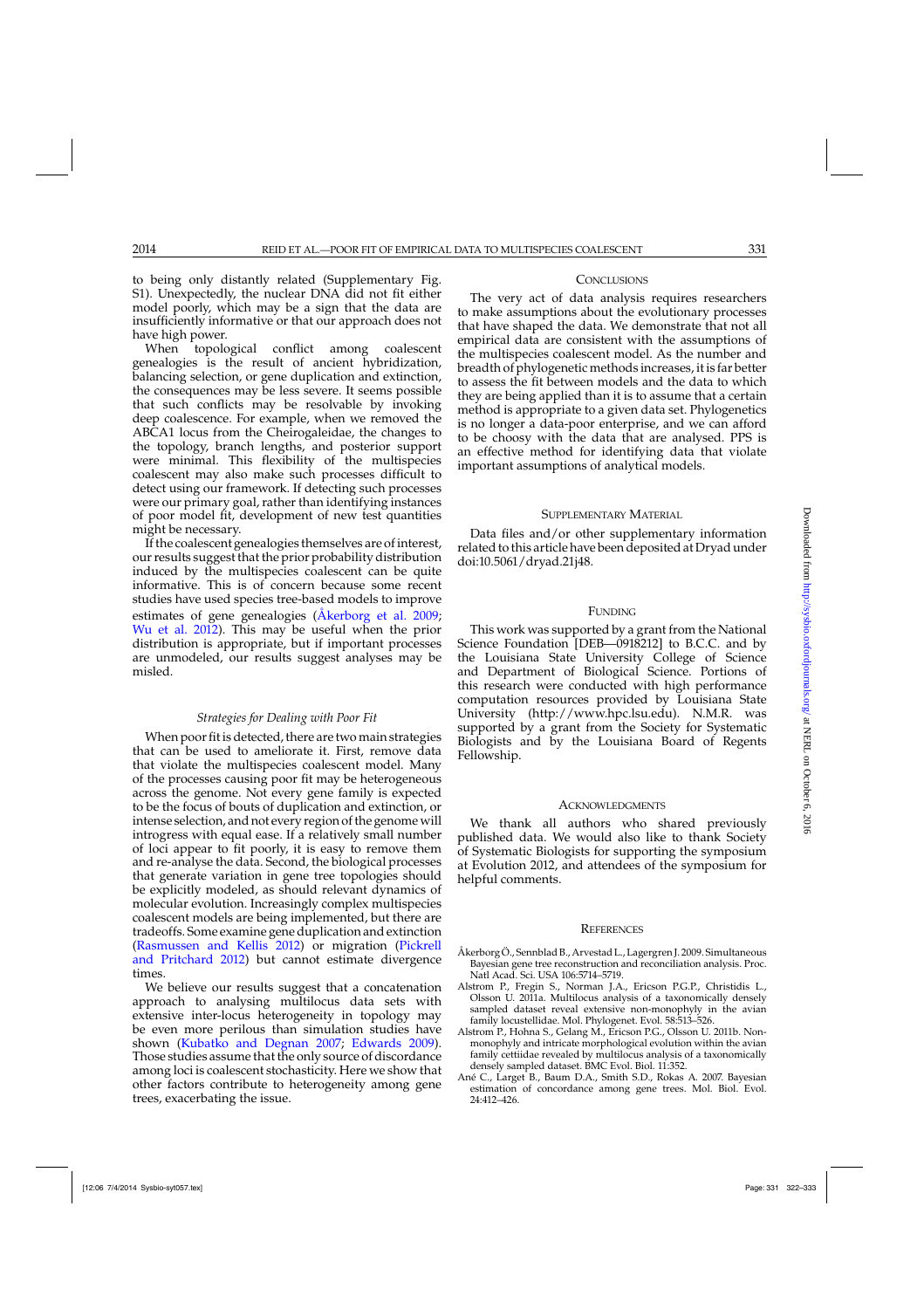- <span id="page-10-0"></span>Belfiore N.M., Liu L., Moritz C. 2008. Multilocus phylogenetics of a rapid radiation in the genus thomomys (rodentia: Geomyidae). Syst. Biol. 57:294–310.
- Bollback J.P. 2002. Bayesian model adequacy and choice in phylogenetics. Mol. Biol. Evol. 19:1171–1180.
- Brown J.M., ElDabaje R. 2009. Puma: Bayesian analysis of partitioned (and unpartitioned) model adequacy. Bioinformatics 25:537–538.
- Brumfield R.T., Liu L., Lum D.E., Edwards S.V. 2008. Comparison of species tree methods for reconstructing the phylogeny of bearded manakins (aves: Pipridae, manacus) from multilocus sequence data. Syst. Biol. 57:719–731.
- Brunes T.O., Sequeira F., Haddad C.F.B., Alexandrino J. 2010. Gene and species trees of a Neotropical group of treefrogs: genetic diversification in the Brazilian Atlantic Forest and the origin of a polyploid species. Mol. Phylogenet. Evol. 57:1120–1133.
- Camargo A., Avila L.J., Morando M., Sites J.W. 2012. Accuracy and precision of species trees: effects of locus, individual, and base pair sampling on inference of species trees in lizards of the liolaemus darwinii group (squamata, liolaemidae). Syst. Biol. 61:272–288.
- Charlesworth D. 2006. Balancing selection and its effects on sequences in nearby genome regions. PLoS Genet. 2:e64.
- Choi S.C., Hey J. 2011. Joint inference of population assignment and demographic history. Genetics 189:561–577.
- Chung Y., Ane C. 2011. Comparing two Bayesian methods for gene tree/species tree reconstruction: simulations with incomplete lineage sorting and horizontal gene transfer. Syst. Biol. 60:261–275.
- Clemente-Carvalho R.B.G., Klaczko J., Perez S.I., Alves A.C.R., Haddad C.F.B., dos Reis S.F. 2011. Molecular phylogenetic relationships and phenotypic diversity in miniaturized toadlets, genus brachycephalus (amphibia: Anura: Brachycephalidae). Mol. Phylogenet. Evol. 61:79–89.
- Coyle F.A., Icenogle W.R. 1994. Natural history of the Californian Trapdoor spider genus *Aliatypus* (Araneae, Antrodiaetidae). J. Arachnol. 22:225–255.
- Degnan J.H., Rosenberg N.A. 2006. Discordance of species trees with their most likely gene trees. PLoS Genet. 2:e68.
- Degnan J.H., Rosenberg N.A. 2009. Gene tree discordance, phylogenetic inference and the multispecies coalescent. Trends Ecol. Evol. 24:332–340.
- Drummond A., Ho S., Phillips M., Rambaut A. 2006. Relaxed phylogenetics and dating with confidence. PLoS Biol. 4:e88.
- Drummond A., Rambaut A. 2007. Beast: Bayesian evolutionary analysis by sampling trees. BMC Evol. Biol. 7:214.
- Drummond A., Suchard M. 2010. Bayesian random local clocks, or one rate to rule them all. BMC Biol. 8:114.
- Eckert A.J., Carstens B.C. 2008. Does gene flow destroy phylogenetic signal? The performance of three methods for estimating species phylogenies in the presence of gene flow. Mol. Phylogenet. Evol. 49:832–842.
- Edwards S.V. 2009. Is a new and general theory of molecular systematics emerging? Evolution 63:1–19.
- Edwards S.V., Liu L., Pearl D.K. 2007. High-resolution species trees without concatenation. Proc. Natl Acad. Sci. USA 104:5936–5941.
- Edwards C.J., Suchard M.A., Lemey P., Welch J.J., Barnes I., Fulton T.L., Barnett R., O'Connell T.C., Coxon P., Monaghan N. 2011. Ancient hybridization and an Irish origin for the modern polar bear matriline. Curr. Biol. 21:1251–1258.
- Felsenstein J. 1981. Evolutionary trees from DNA sequences: a maximum likelihood approach. J. Mol. Evol. 17:368–376.
- Florez-Rodriguez A., Carling M.D., Cadena C.D. 2011. Reconstructing the phylogeny of "buarremon" brush-finches and near relatives (aves, emberizidae) from individual gene trees. Mol. Phylogenet. Evol. 58:297–303.
- Fulton T.L., Strobeck C. 2010. Multiple markers and multiple individuals refine true seal phylogeny and bring molecules and morphology back in line. Proc. R. Soc. B-Biol. Sci. 277:1065–1070.
- Gelman A., Carlin J.B., Stern H.S., Rubin D.B. 2009. Bayesian data analysis. 2nd ed. Boca Raton, FL: Chapman and Hall/CRC.
- Gerard D., Gibbs H.L., Kubatko L. 2011. Estimating hybridization in the presence of coalescence using phylogenetic intraspecific sampling. BMC Evol. Biol. 11:291.
- Goldman N. 1993. Statistical tests of models of DNA substitution. J. Mol. Evol. 36:182–198.
- Good J.M., Hird S., Reid N., Demboski J.R., Steppan S.J., Martin-Nims T.R., Sullivan J. 2008. Ancient hybridization and mitochondrial capture between two species of chipmunks. Mol. Ecol. 17: 1313–1327.
- Hailer F., Kutschera V.E., Hallström B.M., Klassert D., Fain S.R., Leonard J.A., Arnason U., Janke A. 2012. Nuclear genomic sequences reveal that polar bears are an old and distinct bear lineage. Science 336:344–347.
- Harrington R.C., Near T.J. 2012. Phylogenetic and coalescent strategies of species delimitation in snubnose darters (percidae: Etheostoma). Syst. Biol. 61:63–79.
- Heled J., Drummond A.J. 2010. Bayesian inference of species trees from multilocus data. Mol. Biol. Evol. 27:570–580.
- Hird S., Kubatko L., Carstens B. 2010. Rapid and accurate species tree estimation for phylogeographic investigations using replicated subsampling. Mol. Phylogenet. Evol. 57:888–898.
- Huang H., He Q., Kubatko L.S., Knowles L.L. 2010. Sources of error inherent in species-tree estimation: impact of mutational and coalescent effects on accuracy and implications for choosing among different methods. Syst. Biol. 59:573–583.
- Hudson R.R. 2002. Generating samples under a Wright-Fisher neutral model of genetic variation. Bioinformatics 18:337–338.
- Huelsenbeck J.P., Ronquist F., Nielsen R., Bollback J.P. 2001. Bayesian inference of phylogeny and its impact on evolutionary biology. Science 294:2310–2314.
- Jennings W.B., Edwards S.V. 2005. Speciational history of Australian grass finches (*Poephila*) inferred from thirty gene trees. Evolution 59:2033–2047.
- Joly S. 2012. JML: testing hybridization from species trees. Mol. Ecol. Resour. 12:179–184.
- Joseph L., Toon A., Schirtzinger E.E., Wright T.F. 2011. Molecular systematics of two enigmatic genera Psittacella and Pezoporus illuminate the ecological radiation of Australo-Papuan parrots (aves: Psittaciformes). Mol. Phylogenet. Evol. 59:675–684.
- Kubatko L.S., Carstens B.C., Knowles L.L. 2009. Stem: species tree estimation using maximum likelihood for gene trees under coalescence. Bioinformatics 25:971–973.
- Kubatko L.S., Degnan J.H. 2007. Inconsistency of phylogenetic estimates from concatenated data under coalescence. Syst. Biol. 56:17–24.
- Kubatko L.S., Gibbs H.L., Bloomquist E.W. 2011. Inferring species-level phylogenies and taxonomic distinctiveness using multilocus data in Sistrurus rattlesnakes. Syst. Biol. 60:393–409.
- Lanier H.C., Knowles L.L. 2012. Is recombination a problem for speciestree analyses? Syst. Biol. 61:691–701.
- Leaché A.D. 2009. Species tree discordance traces to phylogeographic clade boundaries in North American fence lizards (Sceloporus). Syst. Biol. 58:547–559.
- Leache A.D., Rannala B. 2011. The accuracy of species tree estimation under simulation: a comparison of methods. Syst. Biol. 60:126–137.
- Lee J.Y., Joseph L., Edwards S.V. 2012. A species tree for the Australo-Papuan fairy-wrens and allies (aves: Maluridae). Syst. Biol. 61:253–271.
- Liu L., Edwards S.V. 2009. Phylogenetic analysis in the anomaly zone. Syst. Biol. 58:452–460.
- Maddison W.P. 1997. Gene trees in species trees. Syst. Biol. 46:523–536.
- Mallet J. 2005. Hybridization as an invasion of the genome. Trends Ecol. Evol. 20:229–237.
- Manthey J.D., Klicka J., Spellman G.M. 2011. Isolation-driven divergence: speciation in a widespread North American songbird (aves: Certhiidae). Mol. Ecol. 20:4371–4384.
- McCormack J.E., Heled J., Delaney K.S., Peterson A.T., Knowles L.L. 2011. Calibrating divergence times on species trees versus gene trees: implications for speciation history of *Aphelocoma* jays. Evolution 65:184–202.
- Melo-Ferreira J., Boursot P., Carneiro M., Esteves P.J., Farelo L., Alves P.C. 2011. Recurrent introgression of mitochondrial DNA among hares (Lepus spp.) revealed by species-tree inference and coalescent simulations. Syst. Biol. 61:367–381.
- Miller W., Schuster S.C., Welch A.J., Ratan A., Bedoya-Reina O.C., Zhao F., Kim H.L., Burhans R.C., Drautz D.I., Wittekindt N.E. 2012. Polar and brown bear genomes reveal ancient admixture and